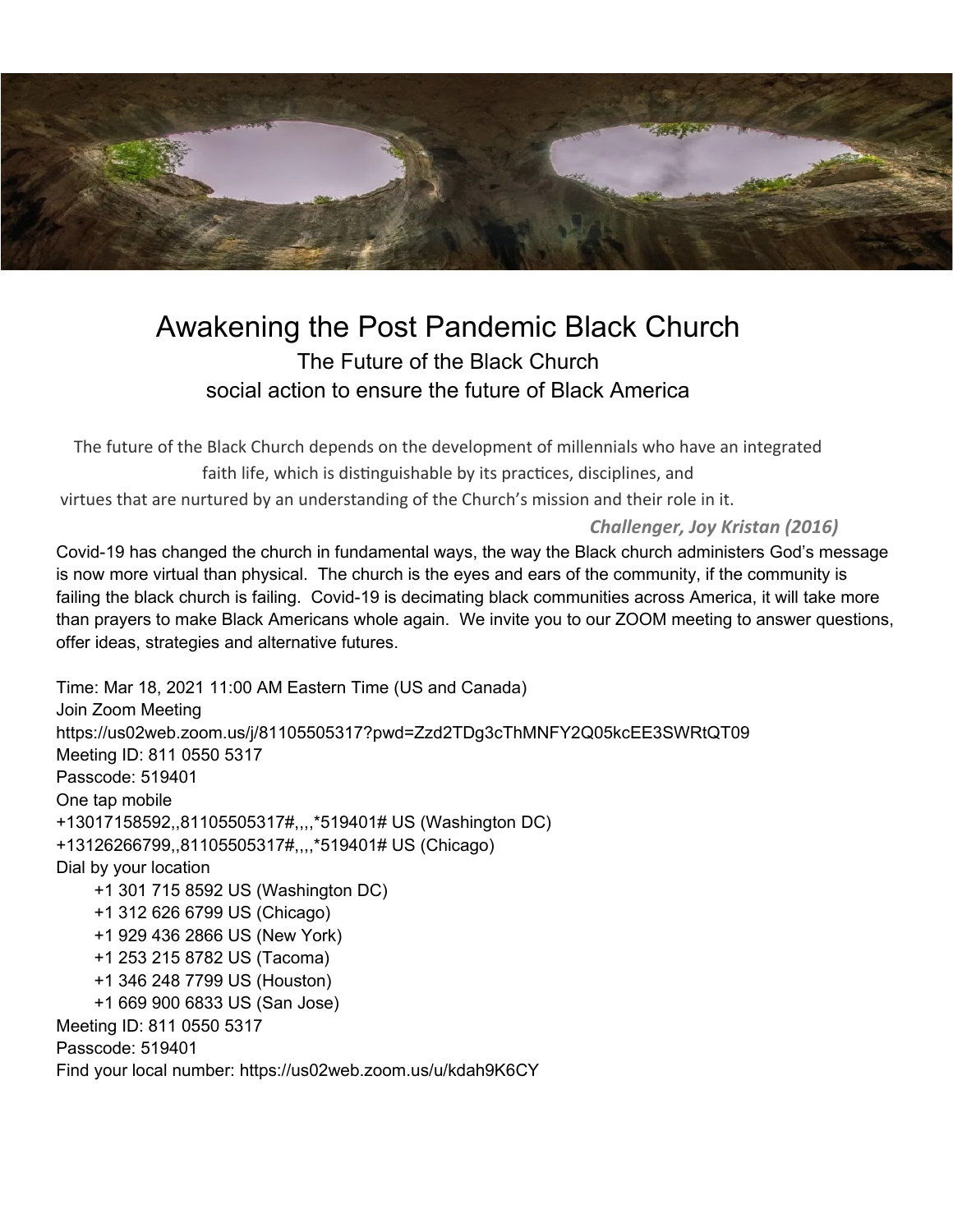

Rev. Dr. Fitzgerald A. Reed, Sr. Pastor **Rev. Branch Bishop O.O. Fingle**<br>
New Covenant House of God Salem Christian Church



Sean Clark, Pastor New Beginnings Church (Pending) Administrative Assistant, Massachusetts First Jurisdiction, COGIC Massachusetts Law Enforcement Officer



Fellow World Academy of Art and Science Fellow World Business Academy



Bishop O.C. Pringle



Philip Butler, PhD Assistant Professor of Theology and Black Posthuman Artificial Intelligence Systems Iliff School of Theology



Pastor Mt Ararat Metropolitan Baptist Church